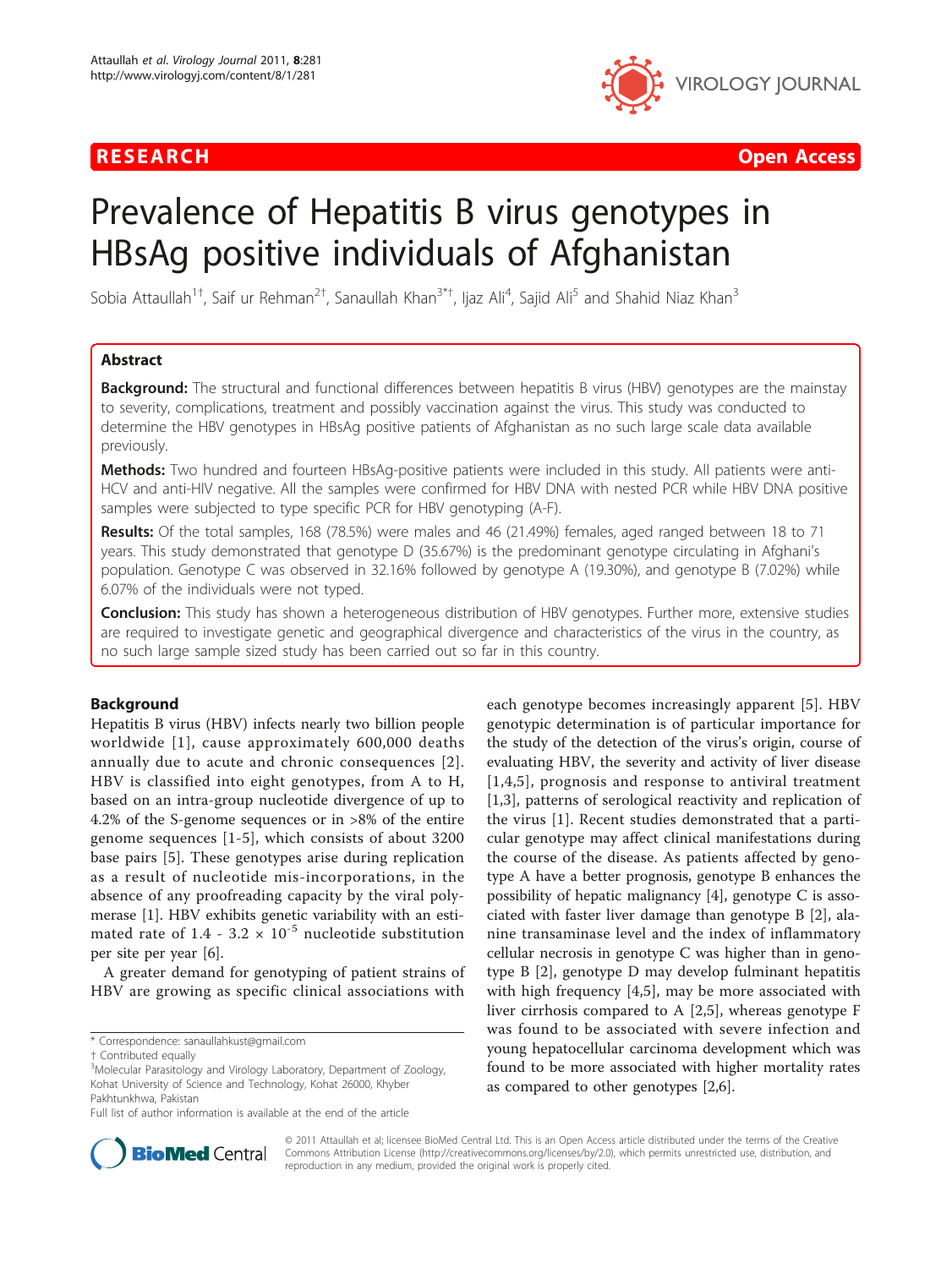Afghanistan is landlocked and positioned in the Middle East, a recognized geographical region of southwestern Asia. It's bordered by the countries of China, Pakistan, Iran, Turkmenistan, Uzbekistan and Tajikistan. Over the last three decades of conflict, approximately eight million Afghans have been displaced in neighboring counties. Since 2002, over five million refugees have returned, predominately from Pakistan (3.2 million) and Iran (1.8 million). During conflict and displacement, social networks and services are often disrupted, which may alter sexual behaviors and access to services. In Afghanistan relatively large percentage of young men are in the police force and/or military [[7\]](#page-3-0) and are truck drivers, who are frequently away from home for extended periods. Furthermore, refugees may have acquired high-risk behavior, such as injection drug use and unsafe paid sex [[8](#page-3-0)]. The immigration of populations from neighboring countries of high endemic of the infection (particularly Pakistan and Iran) seems to contribute significantly to the rapid modification of epidemiological data of viral hepatitis and may place other communities at risk upon their return [[9\]](#page-3-0). This study was designed to determine and analyze the distribution of HBV genotypes among patients with hepatitis B surface antigen (HBsAg) from Afghanistan. Additional objectives were to determine whether there was an association of HBV genotypes with neighboring countries including Pakistan, Iran and China.

# Materials and methods

## Study Samples

A total of 214 patients with HBsAg positivity were included in this study and written consent was not taken because all the investigations done in this research were routinely for all hepatitis patients, beside no patients identification (name or number) where mentioned in this research. All the blood samples were collected from the Infectious Disease Hospital Kabul, Central Blood Bank Kabul and Central Laboratory Kabul Afghanistan, approved by the ethical committee. Sera were separated and stored at -20°C in Directorate of Legal Medicines Kabul Afghanistan and then transported in cold boxes to the Molecular Parasitology and Virology Laboratory, Department of Zoology, Kohat University of Science and Technology Kohat, Pakistan for further processing. All the samples were analyzed for the detection of HBV DNA and HBV genotyping.

# HBV DNA DETECTION

DNA Extraction DNA was extracted from 100 μl of serum by of GF-1 nucleic acid extraction kit (Vivantas USA) according to the manufacturer procedure with minimal alterations.

PCR reactions were carried out in a thermal cycler (Nyxtech USA) with 5UTaq DNA polymerase (Fermentas USA). The first round of amplification was performed with 5 μl of extracted DNA by using an outer sense primer and an outer antisense primer specific to the surface gene of HBV. Another round of PCR was carried out with inner sense primer and inner antisense primer. Amplified products were subjected to electrophoresis in 2% agarose gel and evaluated under UV transillumination. The 185bp specific amplified HBV DNA product was determined by comparing with the 50-bp DNA ladder (Fermantas USA), used as DNA size marker.

HBV genotypes were performed as described by Naito et al., 2001.

## Results

A total of 214 HBs Ag positive individuals with mean age  $37.5 \pm 11.14$  years including 168 (78.5%) men and 46 (21.49%) women age ranged (18 to 71 years) were investigated for HBV DNA presence. Of the total, 138 male and 31 female were confirmed HBV DNA carrier while in 30 male and 15 female HBV DNA was not detected. HBV genotype distribution in 169 HBV DNA positive Afghani patients is shown in Table 1.

In this study HBV infection in HBs Ag-positive patients ( $n = 214$ ) were attributed predominantly to viral genotype D constituted  $35.67\%$  (n = 61) of the total HBV DNA positive individuals. The prevalence of other HBV genotypes in the study population were like that genotype C was  $32.16\%$  (n = 55), genotype B was 7.02% (n = 12), genotype A was 19.30% (n = 33), genotype was not observed in about 3.73% ( $n = 8$ ) of patients while genotype E, genotype F and mixed genotype was found in none of them Figure [1.](#page-2-0)

## **Discussion**

Limited prevalence data for HBV exist for Afghanistan. Overall prevalence of HBV was recorded 6.15% in injecting drug users [\[10,11\]](#page-3-0), 6.54% in female sex workers [[12\]](#page-3-0), 1.53% in obstetric patients and 1.76% in blood donors [[9\]](#page-3-0). HBV genotypes have different biological and epidemiological behavior [[5\]](#page-3-0). Since they influence the

Table 1 HBV genotype distribution in HBV DNA Positive Afghani Patients (n = 169)

| Gender | Genotype   |   |                                 |    |           |
|--------|------------|---|---------------------------------|----|-----------|
|        | А          | В |                                 | D  | Not typed |
| Male   | 30         |   | 48                              | 45 |           |
| Female |            |   |                                 | 16 |           |
| Total  | 33(19.53%) |   | 12(7.10%) 55(32.54%) 61(36.09%) |    | 8(4.73%)  |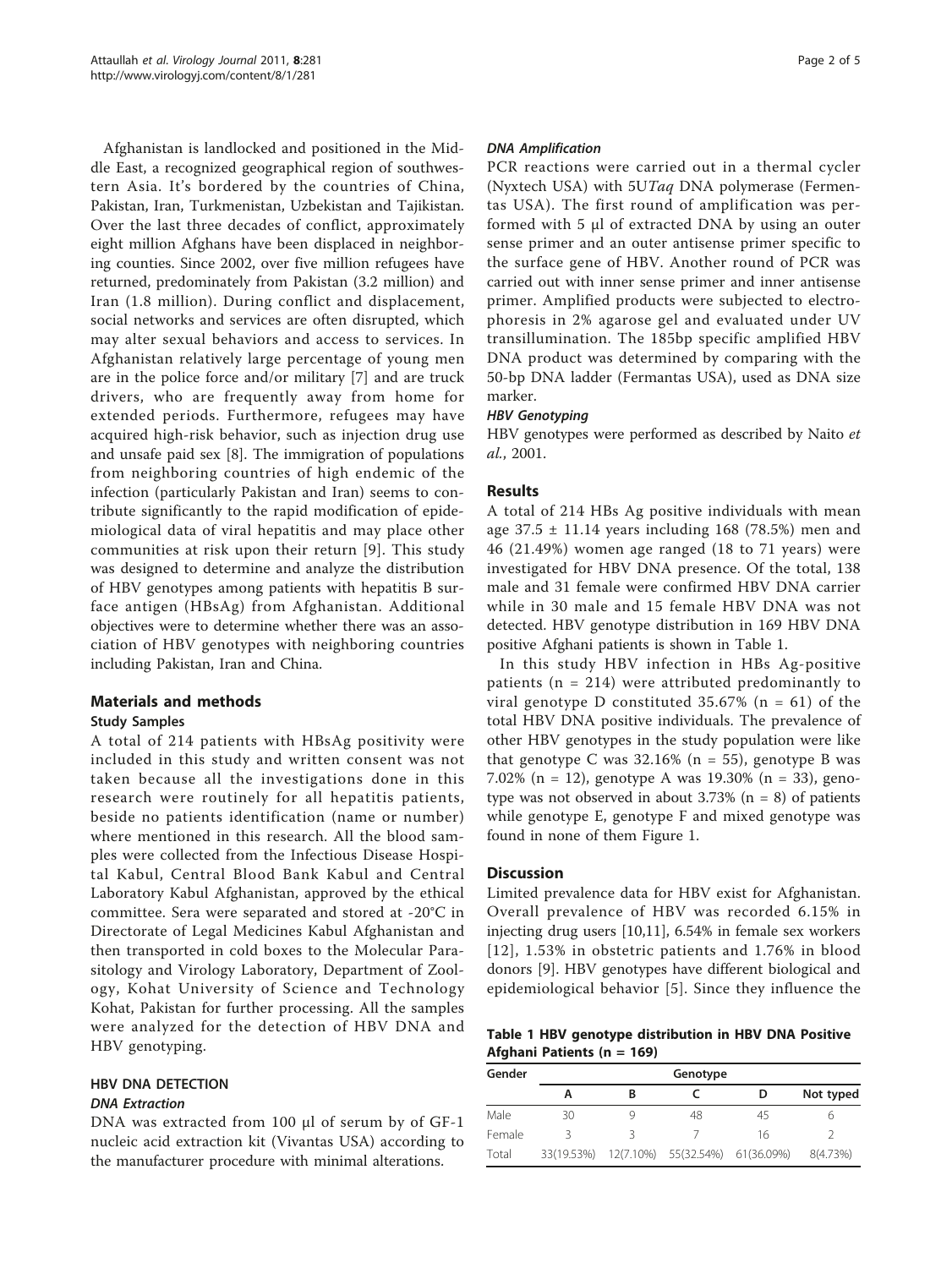<span id="page-2-0"></span>

activity and outcome of HBV-associated chronic liver disease, as well as the response to antiviral therapies [[3](#page-3-0)-[5\]](#page-3-0), their detection and monitoring is more than just academic but also medically significant. Therefore HBV genotyping become a routine exercise in clinical medicine and molecular epidemiology [[5](#page-3-0)]. Since several genotypes HBV are very closely associated with the severity, development of sever liver diseases (cirrhosis and hepatocellular carcinoma) and antiviral therapy. Detection of HBV genotypes is also very important to clarify the pathogenesis, route of infection and virulence of the virus [[1\]](#page-3-0).

HBV genotypes and subgenotypes are known to have a distinct pattern of geographic distribution. Mass of evidences showed that genotype A is most common in northwest Europe and the United States, genotypes B and C prevail in Asia, genotype D has a worldwide distribution but predominates in the Mediterranean area, genotype E has been reported from western and Southeast Africa, genotype F has been detected in South and Central America [[1,3\]](#page-3-0). To date, the isolation of genotype G has been limited to HBV carriers in France, Germany, United Kingdom, Italy and the United States of America [[1](#page-3-0)] and Genotype H has been described only recently, and its distribution is not understood yet [\[13](#page-3-0)].

This study will provide useful information for treatment and management of HBV infection in Afghanistan where there is no such large scale molecular based study of disease has done before. An epidemiologic study with sufficient participants in a wide age range is necessary to address this issue [[18](#page-3-0)]. In this regard the only study published in January 2006 has reported the only genotype among hepatitis B infected patients from Afghanistan was genotype D while other genotypes were not reported [\[19\]](#page-3-0). Their study, however, investigated small sample size  $(n = 12)$  and therefore, their results cannot be generalized for all Afghanistan population. In our study obtained results for genotype D (35.67%) was similar to other reports from other countries of Middle East area. The most important finding in our results was the nearly equal predominance of the genotype C (32.16%) followed by genotype A that constituted 19.30%. The difference in both studies probably due to the age of the HBV-infected subjects as HBV DNA tends to fluctuate with time [[18\]](#page-3-0). Discrepancy may be correlated to the difference in sensitivity between the two methods used. In other words, sequence analysis provides information only on the majority strain [[5\]](#page-3-0). In this study sensitive technique was used for genotyping, where the distribution of HBV genotype by using PCR technique was also representative for HBV carriers with low viremia and does not have bias even if levels of viremia would be different among genotypes [\[18\]](#page-3-0).

High HBV prevalence has reported among Afghan refugee populations outside of Afghanistan than that reported among Afghan blood donors [[9\]](#page-3-0). Mass immigration and illegal drug traffic from Pakistan and Iran have all affected epidemiology in Afghanistan [[8\]](#page-3-0). Furthermore, it may be noted that injection drug abuse is common in these countries [[10,11\]](#page-3-0) and, thus, could often be the mode of transmission of HBV. IDUs often trade sex for drugs and therefore particularly vulnerable to HBV [[8,10\]](#page-3-0). However, there is a dearth of studies comparing genotypes with these countries. Therefore, present study population provided with a unique opportunity to compare these genotypes.

In Asia, research on genotyping, was initially conducted extensively in Japan and China, therefore, the genotypes of these countries namely B and C were considered as the most prevalent genotypes of Asia. Later on, when research was extended to other countries, predominance of genotype D was found in South Asia and the Middle East including India, Afghanistan and Iran [[16](#page-3-0)]. HBV genotypes show a characteristic geographic distribution with a proposed association with human migration. It is interested to note that Arians firstly colonized to the North of the Caspian Sea, then migrated to Iran, India and Europe. It might be those people who acquired the virus with the genotype D before their migration and then transmitted the virus generation by generation after their migration. That's why the dominant genotype in India, Iran and most part of the Europe is D [\[17\]](#page-3-0). History of population migration from the Middle East to Pakistan is also well known, which explains the predominance of genotype D infection in this population [[16](#page-3-0)].

In countries with high levels of immigration, a variety of genotypes are being reported as all of the known genotypes can be found in the Europe and North America [[18\]](#page-3-0). The presence of genotypes A and D also reflected the immigrant origins of the population of Buenos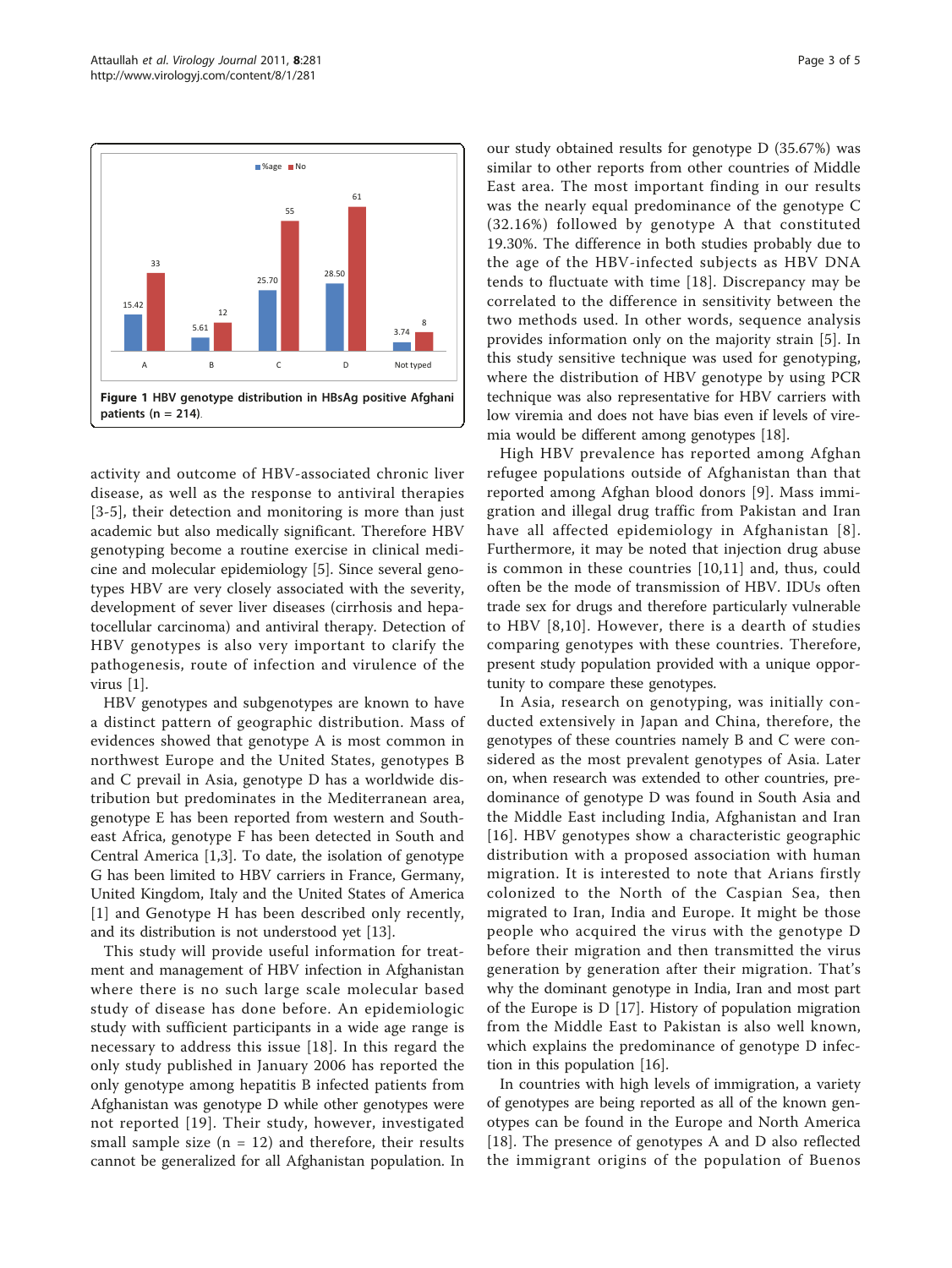<span id="page-3-0"></span>Aires, Argentina which is cosmopolitan city and has received immigration from the Mediterranean area (Afghanistan, Iran, Pakistan, Egypt etc), where genotype D predominates. Thus, we should expect genotype D rather than A to be prevalent. It has been suggested that genotype D may have replaced genotype A in the Mediterranean area [19].

In fact genotyping can help to trace the migration of ancestors as well as the routes of transmission in accidental exposure to HBV [20]. A study of 39 asymptomatic HBV carriers and 103 liver diseases patients from southern China showed circulation of A, B, C, and D genotypes with 78.9% being genotype C [13]. However, in Pakistanis 62% were genotype D, A (14%), C (6%), other genotypes (4%) and recombination (10%). Interestingly, no genotype other than D has been found in Iran. The epidemiological data about HBV genotypes in various Asian countries demonstrated the presence of all seven genotypes, particularly the pre-dominance of genotype D [17]. This close relationship between Afghanistan and neighbouring countries demonstrated a circulation of closely related viruses. Future studies are needed to carry out work on the prevalence of HBV genotypes and sub genotypes across the Afghanistan and compare it to the neighboring countries. At the same time, current crisis in Afghanistan has resulted in an influx of Western military personnel, peacekeepers, humanitarian workers, and journalists [[21](#page-4-0)].

### Conclusions

To be successful, HBV prevention, treatment and vaccination strategies must be based on a sound understanding of the genotypes and epidemiological behavior of the virus, especially in those geographic regions where there no genotype base study has done. It was concluded that HBV genotype demonstrated significant divergence now. In order to shed more light on this subject further investigations are needed to fully unravel the mystery of the prevalence of HBV genotypes all across the Afghanistan to reach a decision concerning their clinical utility.

### Author details

<sup>1</sup>Department of Zoology, Islamia College Peshawar (A Public Sector University), University Campus Peshawar 25120, Khyber Pakhtunkhwa, Pakistan. <sup>2</sup>Directorate of Legal Medicine, Kabul, Afghanistan. <sup>3</sup>Molecular Parasitology and Virology Laboratory, Department of Zoology, Kohat University of Science and Technology, Kohat 26000, Khyber Pakhtunkhwa, Pakistan. <sup>4</sup>Institute of Biotechnology and Genetic Engineering, KP University of Agriculture Peshawar, Khyber Pakhtunkhwa, Pakistan. <sup>5</sup>Department of Biotechnology, Kohat University of Science and Technology, Kohat 26000, Khyber Pakhtunkhwa, Pakistan.

### Authors' contributions

SK and SA were involved in the design and literature searching. SR and SA performed lab work. IA and SNK revised critically the manuscript. All the authors read and approved the final manuscript.

### Competing interests

The authors declare that they have no competing interests.

Received: 1 March 2011 Accepted: 7 June 2011 Published: 7 June 2011

### References

- 1. Dokanehiifard S, Bidmeshkipour A: Study of Hepatitis B Virus (HBV) Genotypes in Kermanshah Province, West of Iran. eJournal of Biological Sciences Volume 2009, 1(1):113-120.
- 2. Guirgis BSS, Abbas RO, Azzazy HME: Hepatitis B virus genotyping: current methods and clinical implications. International Journal of Infectious Diseases 2010, e941-e953.
- 3. Zhu CT, Dong CL: [Characteristics of general distribution of hepatitis B](http://www.ncbi.nlm.nih.gov/pubmed/19666409?dopt=Abstract) [virus genotypes in China.](http://www.ncbi.nlm.nih.gov/pubmed/19666409?dopt=Abstract) Hepatobiliary Pancreat Dis Int 2009, 8(4):397-401.
- 4. Eftekhari Y, Arababadi MK, Hakimi H, Zarandi ER: [Common HBV Genotype](http://www.ncbi.nlm.nih.gov/pubmed/20187670?dopt=Abstract) [in Southeastern Iranian Patients.](http://www.ncbi.nlm.nih.gov/pubmed/20187670?dopt=Abstract) Arch Iran Med 2010, 13(2):147-149.
- 5. Khaled IAA, Mahmoud OM, Saleh AF, Baioumi EA: Prevalence of HBV Genotypes in Egypt among Hepatitis Patients. Journal of American Science 2010, 6(11):185-190.
- 6. Alam MM, Zaidi SZ, Malik SA, Shaukat S, Naeem A, Sharif S, Angez M, Butt JA: [Molecular epidemiology of Hepatitis B virus genotypes in](http://www.ncbi.nlm.nih.gov/pubmed/17922910?dopt=Abstract) [Pakistan.](http://www.ncbi.nlm.nih.gov/pubmed/17922910?dopt=Abstract) BMC Infect Dis 2007, 7:115.
- 7. Understanding HIV in Afghanistan: the emerging epidemic and opportunity for prevention. A Desk Review of HIV in Afghanistan A combined effort of: The Islamic Republic of Afghanistan's National AIDS Control Program The Johns Hopkins University, The Indian Institute of Health Management Research; 2008.
- 8. ANSAF (Afghanistan National Strategic Framework for HIV/ AIDS): National HIV/ AIDS and STI Control Programme (2006-2010). Ministry of Public Health, Islamic Republic of Afghanistan; 2008.
- Todd CS, Ahmadzai M, Atiqzai F, Miller S, Smith JM, Ghazanfar SA Strathdee SA: Seroprevalence and correlates of HIV, syphilis, and hepatitis B and C virus among intrapartum patients in Kabul, Afghanistan. BMC Infect Dis 2008, 17(8):119.
- 10. Todd CS, Abed AMS, Strathdee SA, Scott PT, Botros BA, Safi N, Earhart KC: [Prevalence of HIV, hepatitis C, hepatitis B, and associated risk behaviors](http://www.ncbi.nlm.nih.gov/pubmed/18252103?dopt=Abstract) [among injection drug users in Kabul, Afghanistan.](http://www.ncbi.nlm.nih.gov/pubmed/18252103?dopt=Abstract) Emerg Infect Dis 2007, 13(9):1327-31.
- 11. Nasir A, Todd CS, Stanekzai MR, Bautista CT, Botros BA, Scott PT, Kim JH, Strathdee SA, Tiaden J: [Prevalence of HIV, hepatitis B and hepatitis C and](http://www.ncbi.nlm.nih.gov/pubmed/21146392?dopt=Abstract) [associated risk behaviours amongst injecting drug users in three Afghan](http://www.ncbi.nlm.nih.gov/pubmed/21146392?dopt=Abstract) [cities.](http://www.ncbi.nlm.nih.gov/pubmed/21146392?dopt=Abstract) Int J Drug Policy 2011, 22(2):145-52.
- 12. Todd CS, Nasir A, Stanekzai MR, Bautista CT, Botros BA, Scott PT, Strathdee SA, Tjaden J: [HIV, hepatitis B, and hepatitis C prevalence and](http://www.ncbi.nlm.nih.gov/pubmed/20610952?dopt=Abstract) [associated risk behaviors among female sex workers in three Afghan](http://www.ncbi.nlm.nih.gov/pubmed/20610952?dopt=Abstract) [cities.](http://www.ncbi.nlm.nih.gov/pubmed/20610952?dopt=Abstract) AIDS 2010, 24:S69-S75.
- 13. Kaya S, Cetin ES, Aridogan BC, Onal SN, Demirci M: [Distribution of](http://www.ncbi.nlm.nih.gov/pubmed/18051706?dopt=Abstract) [Hepatitis B Virus \(HBV\) Genotypes among HBV Carriers in Isparta.](http://www.ncbi.nlm.nih.gov/pubmed/18051706?dopt=Abstract) Iranian Biomedical Journal 2007, 11(1):59-63.
- 14. Yin J, Zhang H, He Y, Xie J, Liu S, Chang W, Tan Z, Gu C, Lu W, Wang H, Bi S, Cui F, Liang X, Schaefer S, Cao G: Distribution and Hepatocellular Carcinoma-Related Viral Properties of Hepatitis B Virus Genotypes in Mainland China: A Community-Based Study. Cancer Epidemiol Biomarkers Prevention 2009, 19(3):777-86.
- 15. Amini-Bavil-Olyaee S, Alavian SM, Adeli A, Sarrami-Forooshani R, Sabahi F: [Hepatitis B virus genotyping, core promoter and precore/core mutations](http://www.ncbi.nlm.nih.gov/pubmed/16419114?dopt=Abstract) [among Afghan patients infected with hepatitis B: a preliminary report.](http://www.ncbi.nlm.nih.gov/pubmed/16419114?dopt=Abstract) Journal of Medical Virology 2006, 78:358-364.
- 16. Baig S, Siddiqui A, Chakravarty R, Moatter T: [Hepatitis B virus](http://www.ncbi.nlm.nih.gov/pubmed/19121226?dopt=Abstract) [subgenotypes D1 and D3 are prevalent in Pakistan.](http://www.ncbi.nlm.nih.gov/pubmed/19121226?dopt=Abstract) BMC Research Notes 2009, 2:1.
- 17. Jazayeri SM, Carman WF: Evolution of HBV Genotype D in the Middle East and South Asia. Hepatitis Monthly 2009, 9(1):9-11.
- 18. Kurbanov F, Tanaka Y, Mizokami M: [Geographical and genetic diversity of](http://www.ncbi.nlm.nih.gov/pubmed/20156297?dopt=Abstract) [the human hepatitis B virus.](http://www.ncbi.nlm.nih.gov/pubmed/20156297?dopt=Abstract) Hepatology Research 2010, 40:14-30.
- 19. Mbayed AV, López JL, Telenta PFC, Palacios G, Badía I, Ferro A, Galoppo C, Campos R: Distribution of Hepatitis B Virus Genotypes in Two Different Pediatric Populations from Argentina. Journal of Clinical Microbiology 1998, 3(11):3362-3365.
- 20. Poustchi H, Mohamadnejad M, Malekzadeh R: Hepatitis B virus infection in Iran. Iranian Journal of Clinical Infectious Diseases 2007, 2(1):37-51.